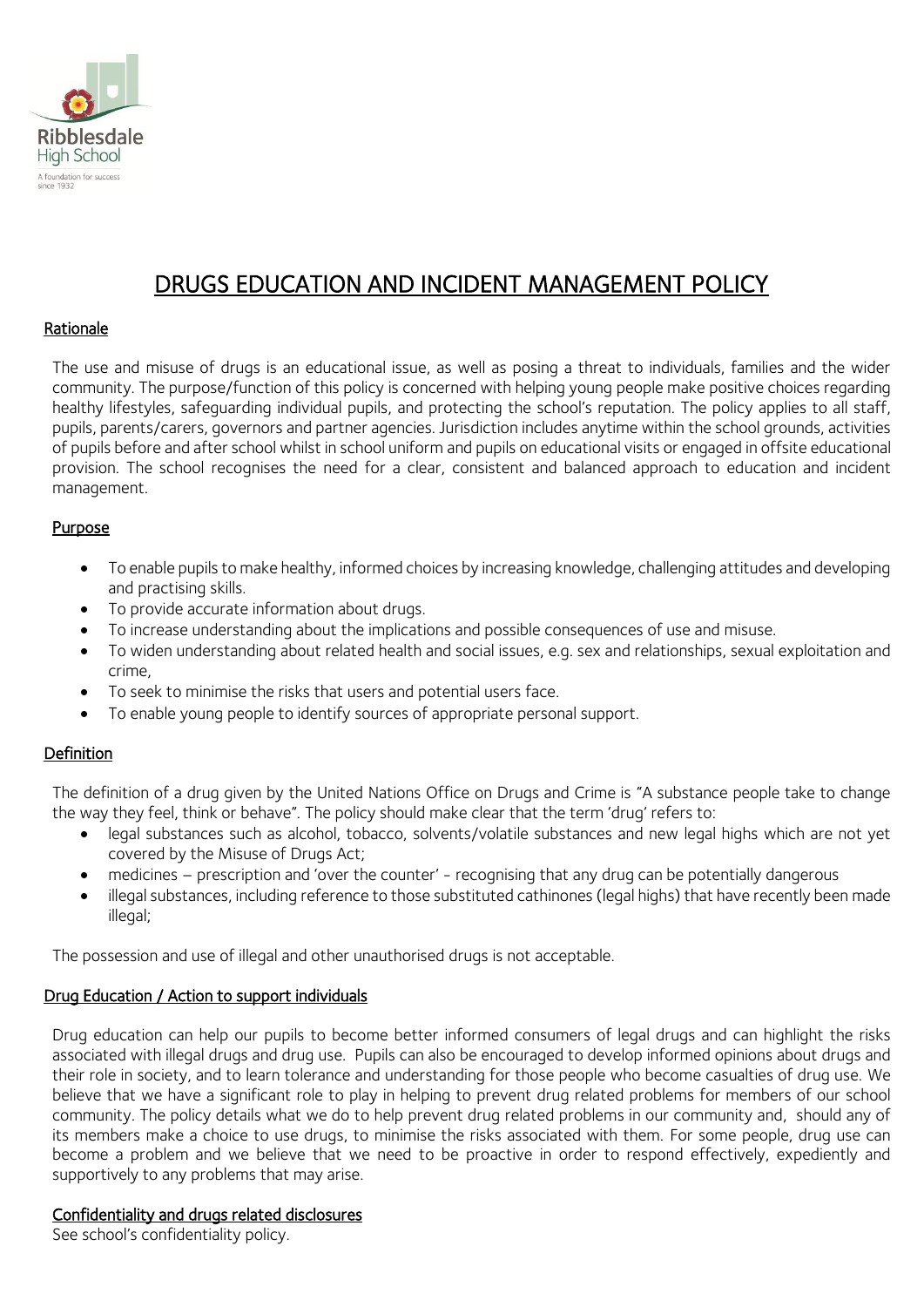# The Drugs Education Curriculum

Responsibility for Drugs Education lies with the school's PSHE Co-ordinator. The work of the PSHE Co-coordinator in terms of drugs education will be overseen by a member of the Senior Leadership Team.

# Aims:

- Create a positive climate for teaching and learning in which pupils feel comfortable to discuss their perceptions of drug use;
- Help raise and maintain pupil self-esteem to develop knowledge and understanding of drugs and medicines and how they are used/misused;
- Provide a variety of learning experiences encouraging the development of personal skills and the exploration of values and attitudes;
- Develop decision making and risk assessment skills;
- Enable pupils to recognise positive and negative influences;
- Encourage pupils to develop healthy lifestyles;
- Use "active" teaching and learning methods which are predominantly pupil centred;
- Create honest and open communication among the school community, including parents and carers, and the wider community;
- Identify sources of information, advice and support and enable pupils to access these resources if required;
- to provide opportunities for pupils to develop their knowledge, skills, attitudes and understanding about drugs and appreciate the benefits of choosing a healthy lifestyle, relating to their own and others' actions.

# Objectives:

- to increase pupils' knowledge and understanding and clarify misconceptions about:
- the short- and long-term effects and risks of drugs
- the rules and laws relating to drugs
- the impact of drugs on individuals, families and communities
- the prevalence and acceptability of drug use among peers
- the complex moral, social, emotional and political issues surrounding drugs
- to develop pupils' personal and social skills to make informed decisions and keep themselves safe and healthy, including:
- assessing, avoiding and managing risk
- communicating effectively
- resisting pressures
- finding information, help and advice
- devising problem-solving and coping strategies
- developing self-awareness and self-esteem
- to enable pupils to explore their own and other peoples' attitudes towards drugs, drug use and drug users, including challenging stereotypes, and exploring media and social influences.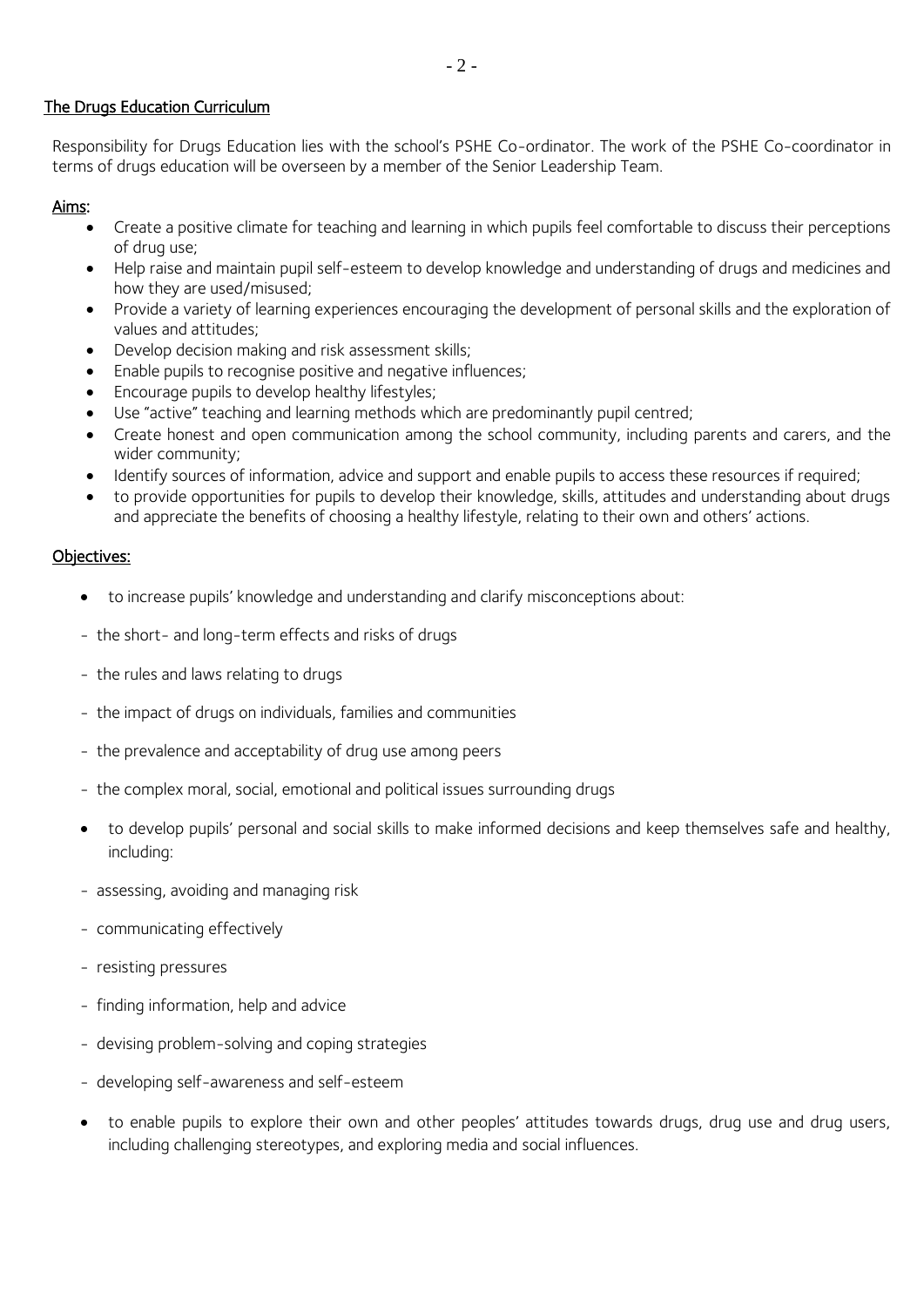# Curriculum Content

The programme is based on developing pupils' understanding, knowledge and skills throughout their time at Ribblesdale High school. The basis of this education is driven from the following areas:-

- 1. National Curriculum PSHE framework
- 2. National Curriculum Science
- 3. Drug, Alcohol and Tobacco Education, curriculum guidance for schools at key stages 3-4
- 4. National Curriculum Citizenship programme of study for key stages 3 and 4

Refer to appendix 1 (PHSE) and appendix 2 (Science).

#### Methodology and SEN pupils

The following **principles** are applied in every unit of drug education:

- o resources must be differentiated to allow SEND pupils access to the curriculum
- o a range of teaching methods is used to encourage the active and interactive participation of all pupils
- o information that is provided is comprehensive, accurate, up-to-date and unbiased with input from the PSHE forum

#### Assessment, monitoring, evaluation and reviewing of Drugs Education at Ribblesdale.

The teaching of PSHE is monitored and evaluated as part of the whole school quality assurance process. This includes learning walks and lesson observations and drop-in sessions in both sharing good practice and developing knowledge.

#### Drug Related Incidents

Drug related incidents should be reported immediately to a member of the Senior Leadership Team who will liaise with the Headteacher (or relevant deputy) in order to respond appropriately to the specific nature of the incident. This may include a disclosure or discovery concerning possession, use or supply of drugs. If searches are required they should be conducted in line with the guidelines stated in the school's Behaviour for Learning policy. It is the policy of the school to inform / involve parents when dealing with drug related incidents unless this places the individual at significant risk of harm, in which case child protection procedures will be followed (see child protection policy). Incidents involving smoking or possession of tobacco should be dealt with through routine processes – see Behaviour for Learning policy.

The following guidelines will therefore apply:

- Drug related incidents will always be taken seriously
- The health and safety of pupils must take priority over any investigative process if there is a medical emergency, an ambulance will be called immediately
- Where appropriate, the normal investigative process should be undertaken and pupils should be given the opportunity to record their version of events.
- Once the investigation is complete a parent should be contacted to collect the pupil from school (this is particularly critical where a pupil has been under the influence of a drug).
- Each incident will be considered individually, based on the particular set of circumstances, as no two incidents are ever the same.
- The school will balance sanctions, support and education to ensure the well-being of the school community.
- All pupils who have been involved in drug use will be offered support as appropriate.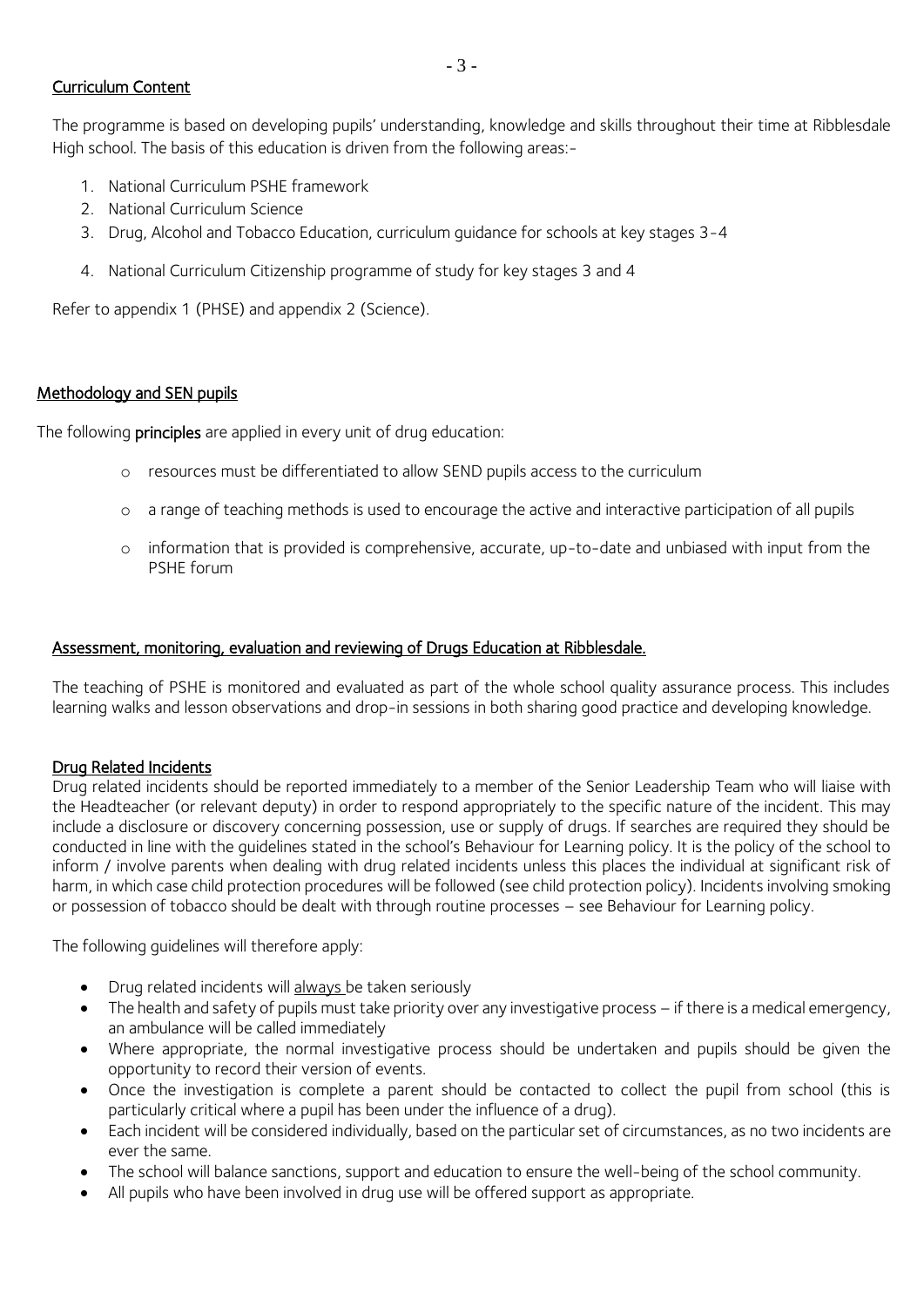- Where pupils are promoting drugs or a drug culture, e.g. through discussions with other pupils, graffiti or inappropriate images, the full range of school sanctions should be considered, including low level sanctions such as detentions.
- Possession / use of drugs will usually lead to higher level sanctions unless there are exceptional circumstances.
- Repeat drug offences, supplying or dealing drugs may lead to a permanent exclusion on grounds of the health and safety of the school community being placed at risk.
- The school will contact the police regarding drug related incidents involving illegal substances. Illegal drugs should be clearly labelled and packaged (name of pupil confiscated from / date / teacher leading investigation / suspected contents) and stored in the school safe in the Business and Finance office.

#### Managing "disaster"

In the event of a drug-related incident involving serious injury or death the standard disaster management procedure will be implemented.

# Media Enquires

Any media enquiries related to drugs related incidents should be directed to the Headteacher as a matter of urgency.

Updated: October 2021 Review: October 2022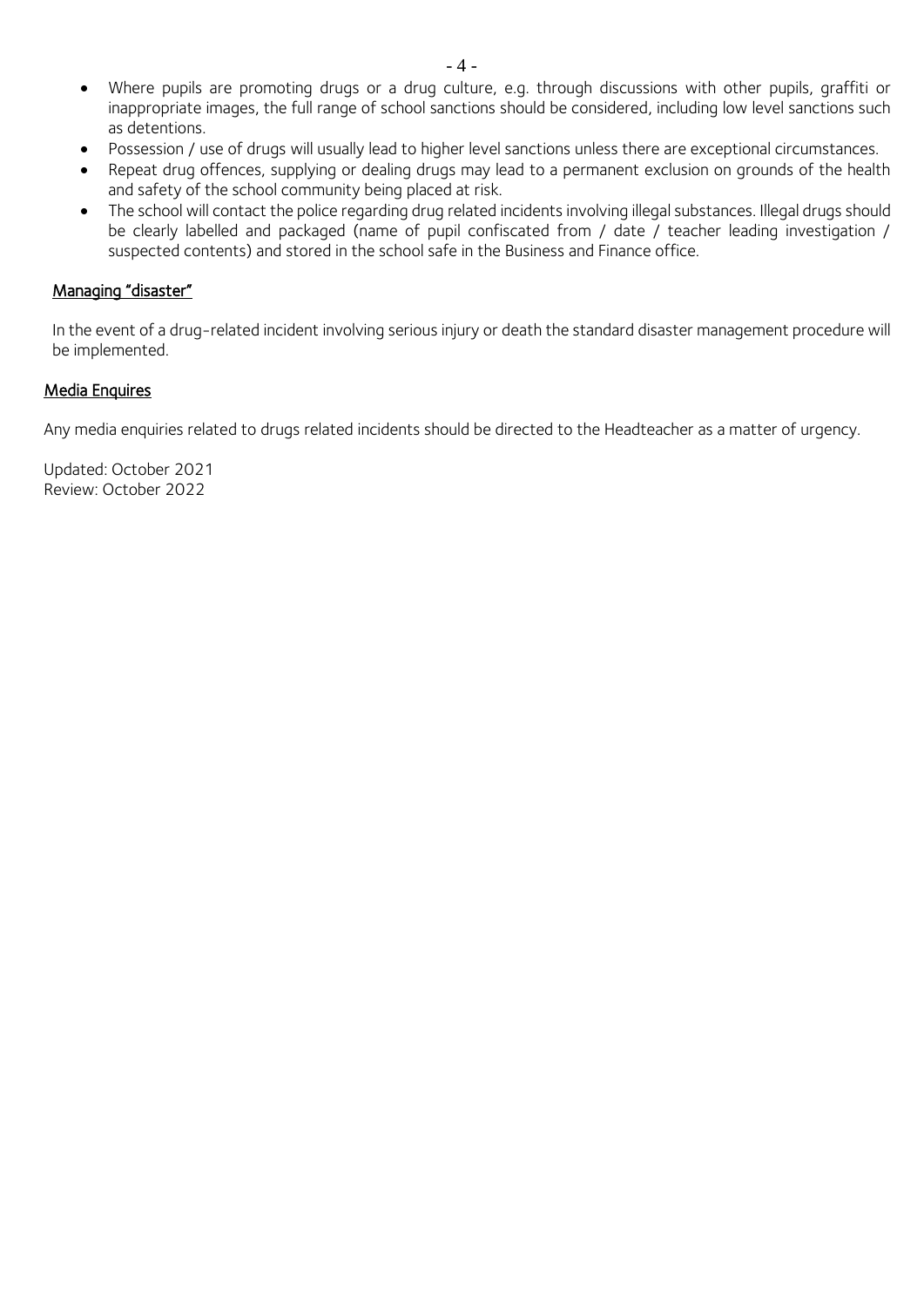# Appendix 1 – PHSE Curriculum

# Programme of Study

# Year 7

Units of work include a general introduction to the study of drugs education. Pupils begin to understand how alcohol is calculated in units and which alcohol is the most dangerous. Pupils learn how to investigate the wider consequences of drinking alcohol at a young age and the misuse of alcohol including the long and short term effects. They reflect upon several case studies and decide whether the NHS should pay for self-inflicted injuries (those which are internal and those caused by being drunk) with the misuse of alcohol. There is also the opportunity for pupils to discuss the law relating to alcohol and how alcohol can be consumed in a safe and secure manner.

- 5 -

# Year 8

Units of work include an introduction to drugs education, discovering the differences between legal and illegal substances, a key focus on smoking and the relevant long and short term effects, the link between smoking and drinking alcohol, and the benefits of choosing a healthy lifestyle. There is also a cross over link with the citizenship programme and the issues of crime in society and the reasons why people commit crime. Throughout this year, we also focus on using making decisions, the skill of seeing long term consequences and the use of empathy as a vehicle to help pupils relate to important issues. Furthermore, Year 8 also study how peer pressure in many forms can lead to making inappropriate lifestyle choices.

#### Year 9

Units of work include the law relating to drugs, the systemic use of cannabis and alcohol abuse, the causal link between drug abuse and risky sexual health decisions, mental health problems as a result of drug abuse and the consequences of using illegal drugs upon future life decisions including career choices. Through the citizenship programme, how drugs can cause economic issues for the country.

# Year 10

Units of work include learning about hard drugs (including class A & B substances), the effects also learn consequences of using hard drugs and how cannabis is a gateway drug. Real life stories are used to help pupils make appropriate decisions. Pupils learn about how drugs affect the family and community unit, the links between drug abuse and negative sexual health choices, and about alcohol abuse and drink driving.

#### Year 11

PSHE Days will include units of work including the fatal consequences of illegal drug abuse, and how drugs can overtake a person's lifestyle and remove the opportunity of success. There are lessons about alcohol and the consequences of drinking to excess and spiking, and about the issues of teenage and unwanted pregnancies.

This is in line with the government requirements for PSHE.